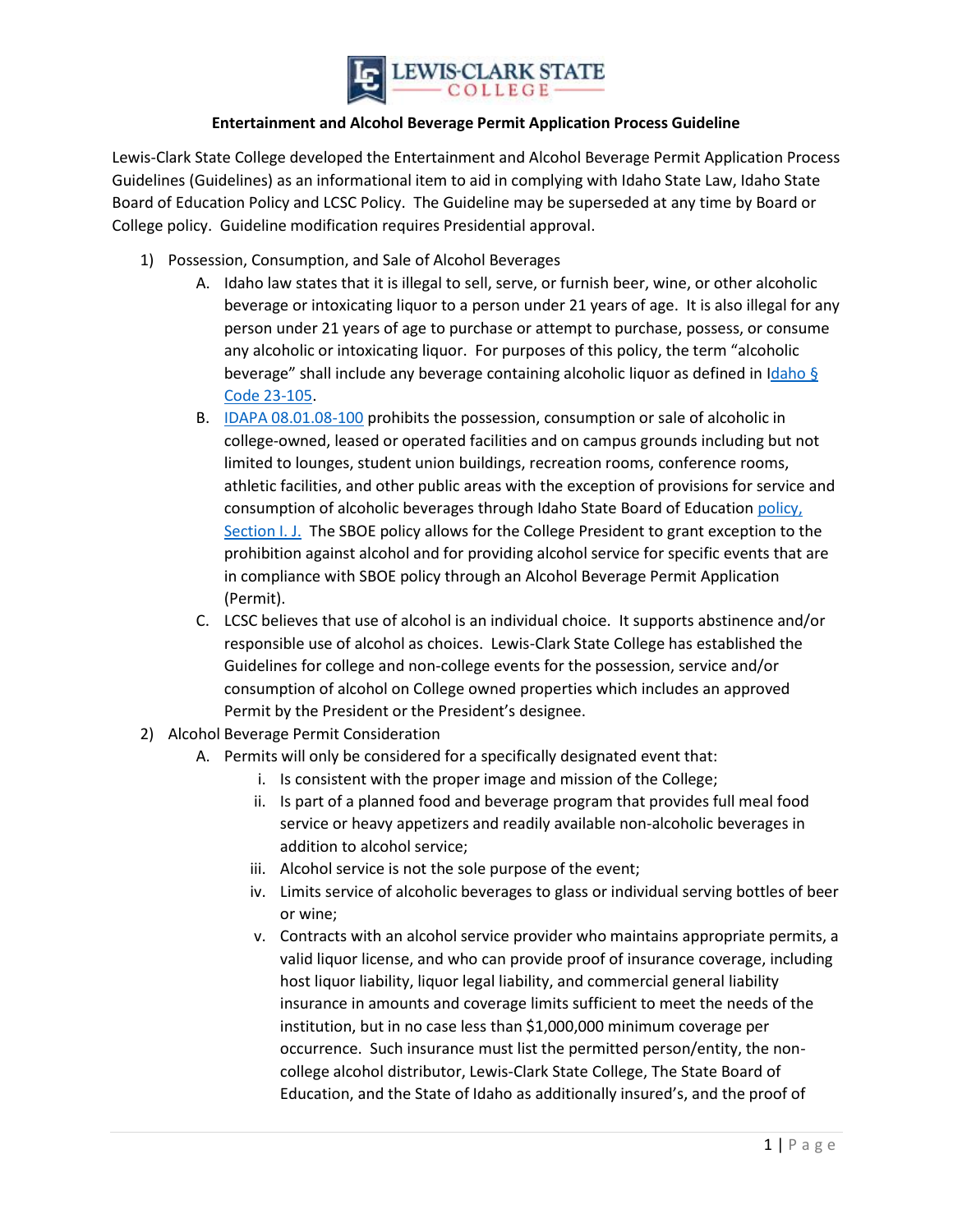

insurance must be in the form of a formal endorsement to the policy evidencing the coverage and the required additional insured's;

- vi. Is not a student sponsored or student hosted event;
- vii. Is not a student athletic event or in conjunction with any student athletic event;
- viii. Is by personal written invitation or through payment of a registration fee, admission fee or purchase of a ticket if open to the general public. Events open to the general public through the purchase of a ticket, must set out a confined and defined area where alcoholic beverages may be possessed and consumed;
- ix. Is in an approved indoor LCSC space, which is the Williams Conference Center, Center for Arts and History, or the Activity Center, Conference rooms and patio. Other spaces may be considered but must have a controlled entrance and exit;
- x. Is for a single contiguous period of time such as a dinner, a conference, a reception, or the like. An extended series of events or a continuous activity with no predetermined conclusion shall not be approved;
- xi. Does not include any form of a drinking contest;
- xii. Does not allow the organizer, general public or event participants to bring alcoholic beverages to event or to leave defined area where possession and consumption is allowed while in possession of an alcoholic beverage;
- xiii. Adheres to all other requirements as deemed by th[e SBOE policy Section I. J.](https://boardofed.idaho.gov/policies/documents/policies/i/ij_use_of_institutional_facilities_and_services_with_regard_to_the_private_sector_0411.pdf)
- B. Permits can only be approved by the President or the President's designee and must be in accordance with the Guidelines and SBOE and College Policies. The President retains the authority to approve or deny a Permit.
- 3) Permit Process
	- A. Reserve event space with the Event Services Office, and inform said office that alcohol will be purchased, possessed (gift basket, give-away, etc.), or consumed during event.
	- B. Permits are available for event organizers to complete at Event Services web page: [https://www.lcsc.edu/event-services/prepare-for-your-event/alcohol-permit](https://www.lcsc.edu/event-services/prepare-for-your-event/alcohol-permit-application)[application.](https://www.lcsc.edu/event-services/prepare-for-your-event/alcohol-permit-application)
	- C. Timeframe and routing
		- i. A Permit must be completed by the event organizer and approved no later than (45) calendar days prior to the scheduled event for non-college hosted events and no later than (21) days prior for college hosted events.
		- ii. The completed Permit and the accompanying documentation will be routed for approval to the non-campus alcohol service provider, LCSC Security, the LCSC Risk Management, and the President, respectively.
		- iii. For non-campus events and/or events organized by a non-campus entity and sponsored by a campus unit, approval will be expanded to include the appropriate Vice President or President for Direct Reporting Units. Any sponsor of an on or off-campus event will recognize their responsibility to adhere to the city, state, and federal laws and the State Board of Education and LCSC policies. The sponsor's responsibility includes imparting the requirements to participants in the activity.
	- D. The event organizer will submit a completed Permit to Event Services with the following information attached: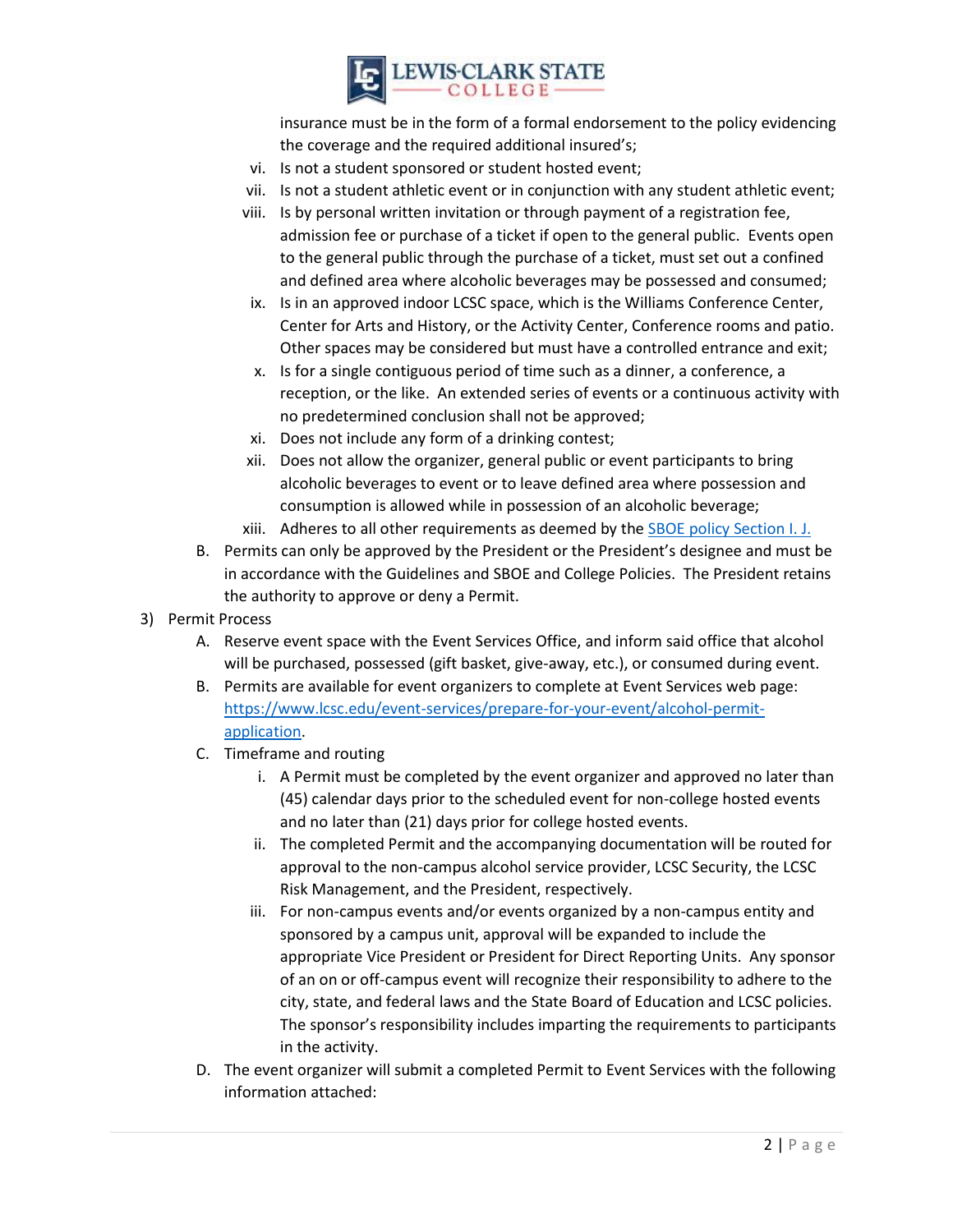

- i. A description of the event which includes if admission will be through a purchase of a ticket, a registration fees or if by written, personal invitation. Events open to the public through the purchase of a ticket must also document a set out, confined and defined area where alcoholic beverages may be possessed and consumed. This area will be clearly marked as such and shall be separated in a fashion that entry into the area and exit from the area is restricted to allow only those authorized to enter and that no alcoholic beverages leave the area;
- ii. The name, address, and phone number of each food service provider, caterer and other contractor supplying food and/or alcohol for event. LCSC requires service occurring on-campus to be conducted with the on-campus service provider or to give them first right of refusal;
- iii. The alcohol service provider contracted by the event organizer must provide any appropriate permits, a valid liquor license and proof of insurance coverage, including host liquor liability, liquor legal liability, and commercial general liability insurance in amounts and coverage and limits sufficient to meet the needs of the institution, but in no case less than \$1,000,000 minimum coverage per occurrence. Such insurance must list the Permitted person/group, Lewis-Clark State College, the State Board of Education and the State of Idaho as additional insured's;
- iv. A description of the planned food and beverage program, including the availability of food and non-alcoholic beverages;
- v. A description of the alcohol service planned for the event, including the type of alcohol to be served and (in specific detail) the means by which the event sponsor will ensure that no one under the legal drinking age is supplied with or allowed to consume any alcohol beverage. Use of wrist bands may be required;
- vi. Documents the names and ages of the party responsible for service of alcohol who will ensure that only those individual authorized to attend the event are given access to the alcohol and only those who are of lawful age will be allowed to possess and consume alcohol at the event;
- vii. A drawing or a complete description of the area in which the event will take place that includes the entrances/exits and the location of the bar in the space. For events open to the general public, also attached a drawing or a complete description of the restricted space or area within the overall event area where possession and consumption of alcoholic beverages will be allowed;
- viii. Provide a description of the measures that will be employed to contain alcohol to the designated area referenced in vii.
- ix. Document the use of LCSC Security personnel if applicable.
- 4) Permit Application Response
	- A. Non-campus organizers and non-campus organizers with sponsoring campus units will be notified by Event Services of the outcome of their request.
	- B. Campus organizers will be notified by the President's Office of the outcome of their request.